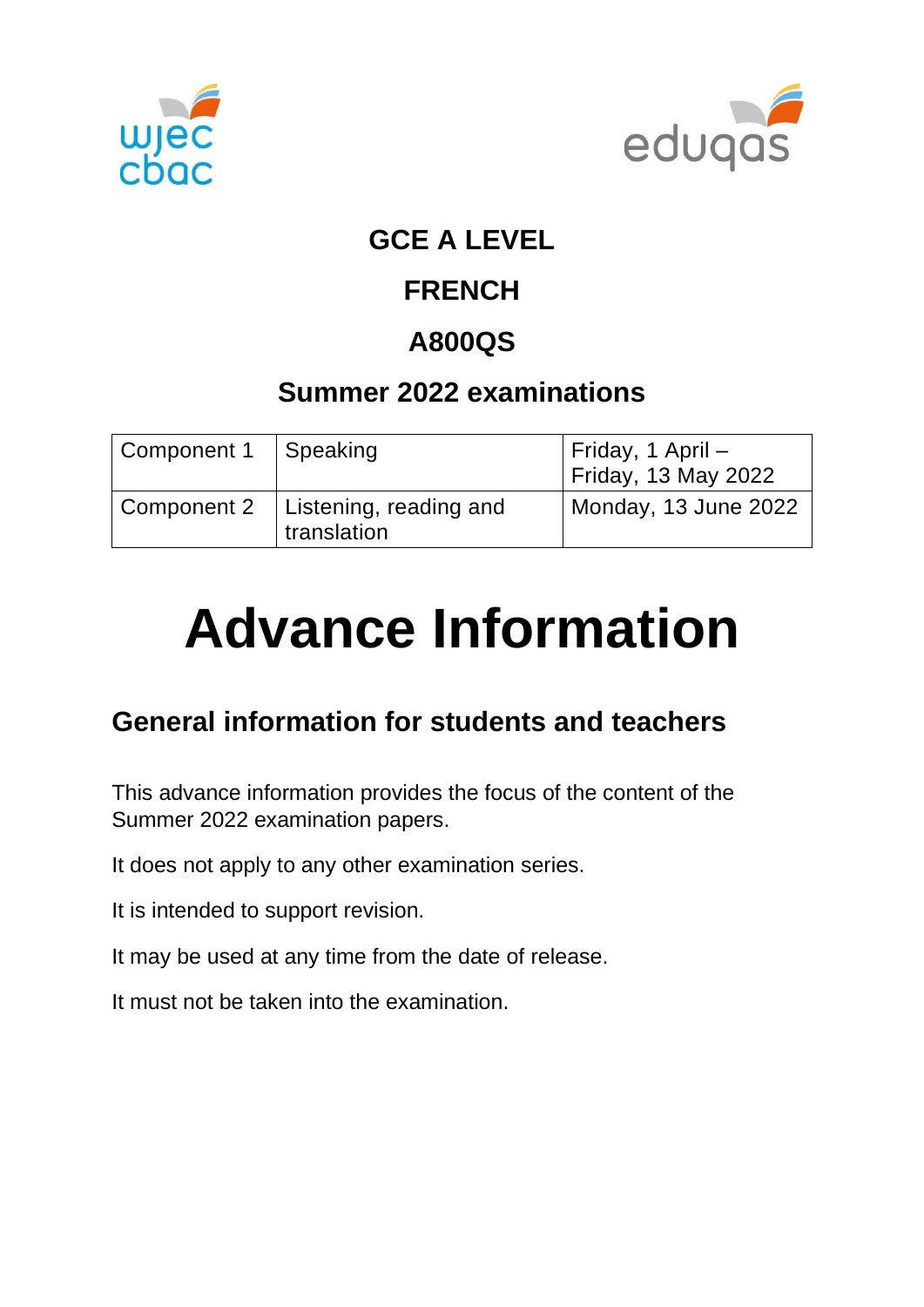### **Subject information for students and teachers**

A guidance document on advance information has been produced by The Joint Council for Qualifications (JCQ) on behalf of all awarding organisations. It can be found [here.](https://www.jcq.org.uk/wp-content/uploads/2021/10/Advance-Information-for-General-Qualifications-2021-22.pdf)

This advance information covers Components 1 and 2 only. It applies to Task 2 only in Component 1, the theme-based discussion, based on a stimulus card. There is no advance information for Component 3.

The following areas of content are suggested as key areas of focus for revision and final preparation, in relation to the Summer 2022 examinations.

The aim should still be to cover all specification content in teaching and learning.

#### **Component 1**

| <b>Sub-theme</b>                                                                                | Sub-sub-theme                                              |
|-------------------------------------------------------------------------------------------------|------------------------------------------------------------|
| <b>Families and citizenship</b>                                                                 | Being a good citizen                                       |
| Youth trends and personal identity                                                              | How young people respond to modern<br>technology           |
| <b>Education and employment</b><br>opportunities                                                | The education system and student issues                    |
| <b>Migration and integration</b>                                                                | Factors which make migration/integration<br>easy/difficult |
| <b>Cultural identity and marginalisation</b>                                                    | Reasons for marginalisation                                |
| <b>Discrimination and diversity</b>                                                             | Life for those who are discriminated against               |
| Regional culture and heritage in<br><b>France, French-speaking countries</b><br>and communities | <b>Customs and traditions</b><br><b>Historical sites</b>   |
| Media, art, film and music in the<br><b>French-speaking world</b>                               | Trends in media and art                                    |
| June 1940 - May 1945                                                                            | Life in occupied France                                    |
| The cultural dimension in occupied<br><b>France</b>                                             | The political context of theatre and cinema<br>productions |
| $1945 - 1950$                                                                                   | Rebuilding and restructuring society in post-<br>war years |